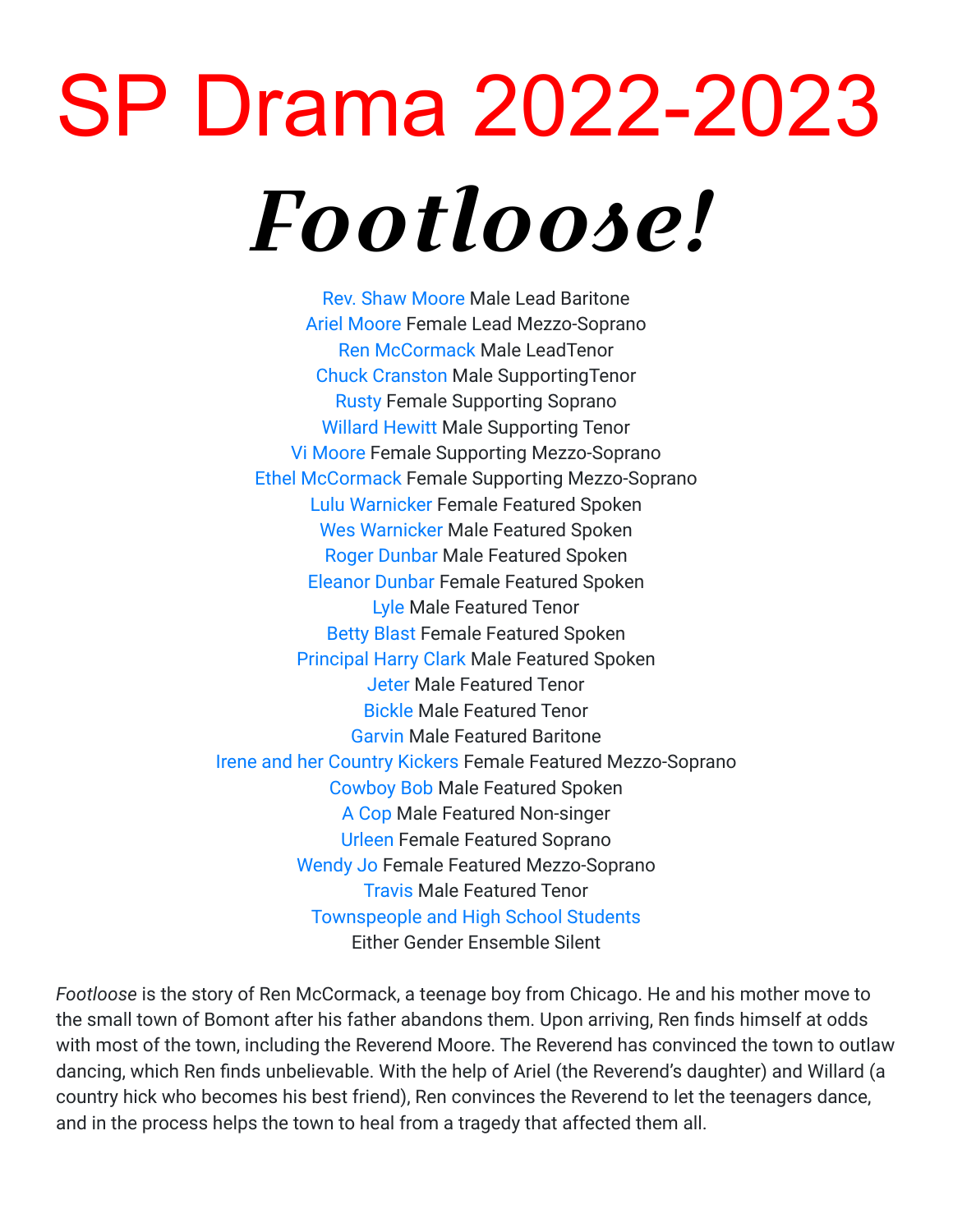## RnR Goes to the Movies!

|                                  | Frankie Valli                |                                    | 1967 |
|----------------------------------|------------------------------|------------------------------------|------|
| Can't Take My Eyes Off of You    | Eminem                       | 10 Things I Hate About You         |      |
| Lose Yourself                    |                              | 8 Mile                             | 2002 |
| Evergreen                        | <b>Barbra Streisand</b>      | A Star is Born                     | 1976 |
| Against All Odds                 | <b>Phil Collins</b>          | Against All Odds                   | 1984 |
| A Whole New World                | Peabo Bryson & Regina Belle  | Aladdin                            | 1992 |
| <b>Tiny Dancer</b>               | Elton John                   | <b>Almost Famous</b>               | 1972 |
| I Got Rhythm                     | Gene Kelly                   | An American in Paris               | 1930 |
| Up Where We Belong               | Joe Cocker & Jennifer Warnes | An Officer and a Gentleman         | 1982 |
| Seems Like Old Times             | Guy Lombardo                 | Annie Hall                         | 1946 |
| I Don't Want to Miss a Thing     | Aerosmith                    | Armageddon                         | 1998 |
| Arthur's Theme                   | <b>Chirstopher Cross</b>     | Arthur                             | 1981 |
| Johnny B. Goode                  | <b>Chuck Berry</b>           | Back to the Future                 | 1958 |
| The Power of Love                | Huey Lewis and the News      | Back to the Future                 | 1985 |
| Kiss From a Rose                 | Seal                         | <b>Batman Forever</b>              | 1994 |
| Wind Beneath My Wings            | <b>Bette Midler</b>          | <b>Beaches</b>                     | 1982 |
| Beauty and the Beast             | Celine Dion & Peabo Bryson   | Beauty and the Beast               | 1991 |
| Moon River                       | Audrey Hepburn               | Breakfast at Tiffany's             | 1961 |
| Raindrops Keep Fallin on my Head | <b>BJ Thomas</b>             | Butch Cassidy and the Sundance Kid | 1969 |
| As Time Goes By                  | Dooley Wilson                | Casablanca                         | 1942 |
| It Had to Be You                 | Dooley Wilson                | Casablanca/When Harry Met Sally    | 1942 |
| Independent Women                | Destiny's Child              | <b>Charlie's Angels</b>            | 2000 |
| How do I Live                    | Trisha Yearwood              | ConAir                             | 1997 |
| Gangsta's Paradise               | Coolio                       | Dangerous Minds                    | 1995 |
| She's Like the Wind              | Patrick Swayze               | <b>Dirty Dancing</b>               | 1987 |
| Fight the Power                  | Public Enemy                 | Do The Right Thing                 | 1989 |
| Born to Be Wild                  | Steppenwolf                  | Easy Rider                         | 1968 |
| Endless Love                     | Lionel Ritchie & Diana Ross  | Endless Love                       | 1981 |
| Fame                             | Irene Cara                   | Fame                               | 1980 |
| FlashdanceWhat a Feeling         | Irene Cara                   | Flashdance                         | 1983 |
| Maniac                           | Michael Sembello             | Flashdance                         | 1983 |
| Footloose                        | Kenny Loggins                | Footloose                          | 1984 |
|                                  |                              |                                    |      |
| Aquarius/Let the Sun Shine In    | The 5th Dimension            | Forrest Gump/40 yr old Virgin/Hair | 1969 |
| Love is All Around               | Wet Wet Wet                  | Four Weddings and a Funeral        | 1967 |
| People                           | <b>Barbra Streisand</b>      | <b>Funny Girl</b>                  | 1964 |
| Goldfinger                       | <b>Shirley Bass</b>          | Goldfinger                         | 1964 |
| I Got You Babe                   | Sonny & Cher                 | Groundhog Day                      | 1965 |
| Come and Get Your Love           | Redbone                      | Guardians of the Galaxy            | 1974 |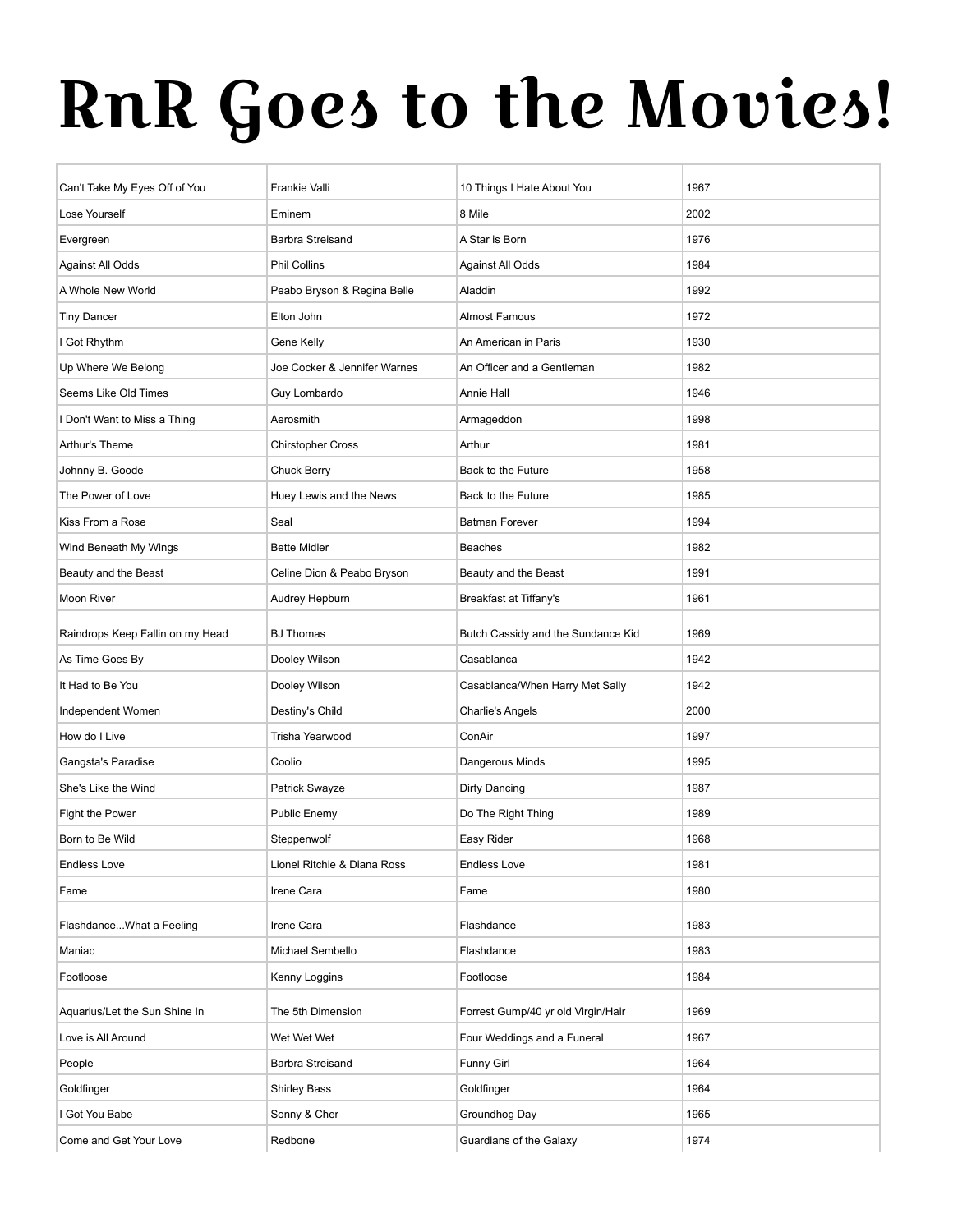| Free Fallin'                      | Tom Petty                                  | Jerry Maguire                 | 1989 |
|-----------------------------------|--------------------------------------------|-------------------------------|------|
| Underground                       | David Bowie                                | Labryinth                     | 1986 |
| License to Kill                   | Gladys Knight                              | License to Kill               | 1989 |
| Live and Let Die                  | Paul McCartney & Wings                     | Live and Let Die              | 1973 |
| <b>Both Sides Now</b>             | Joni Mitchell                              | Love Actually                 | 1969 |
| Isn't It Romantic?                | Maurice Chevalier & Jeannette<br>MacDonald | Love Me Tonight               | 1932 |
| We Don't Need Another Hero        | Tina Turner                                | Mad Max                       | 1985 |
| Save Me                           | Aimee Mann                                 | Magnolia                      | 1999 |
| Nothin's Gonna Stop Us Now        | Starship                                   | Mannequin                     | 1987 |
| Everybody's Talkin                | Harry Nilsson                              | Midnight Cowboy               | 1968 |
| Lady Marmalade                    | Patti Labelle                              | Moulin Rouge                  | 1974 |
| I'm Easy                          | Keith Carradine                            | Nashville                     | 1975 |
| Streets of Philadelphia           | <b>Bruce Springsteen</b>                   | Philadelphia                  | 1993 |
| Summertime                        | Gershwin                                   | Porgy and Bess                | 1935 |
| It Must Have Been Love            | Roxette                                    | Pretty Woman                  | 1987 |
| Pretty Woman                      | Roy Orbison                                | Pretty Woman                  | 1964 |
| Stay (I Missed You)               | Lisa Loeb                                  | <b>Reality Bites</b>          | 1995 |
| Everything I do (I Do it for You) | <b>Bryan Adams</b>                         | Robin Hood: Prince of Thieves | 1991 |
| Gonna Fly Now                     | <b>Bill Conti</b>                          | Rocky                         | 1976 |
| Eye of the Tiger                  | Survivor                                   | Rocky III                     | 1976 |
| <b>Stayin Alive</b>               | <b>BeeGees</b>                             | Saturday Night Fever          | 1977 |
| In Your Eyes                      | Peter Gabriel                              | Say Anything                  | 1986 |
| Let's Call the Whole Thing Off    | Fred Astaire & Ginger Rogers               | Shall We Dance                | 1937 |
| Kiss Me                           | Sixpence None the Richer                   | She's All That                | 1999 |
| All Star                          | Smash Mouth                                | Shrek                         | 1988 |
| I'm a Believer                    | The Monkees                                | Shrek                         | 1966 |
|                                   | Celine Dion and Clive Griffin (Doris       |                               |      |
| When I Fall in Love               | Day)                                       | Sleepless in Seattle          | 1952 |
| I Believe I Can Fly               | R. Kelly                                   | Space Jam                     | 1996 |
| St. Elmo's Fire                   | John Parr                                  | St. Elmo's Fire               | 1985 |
| Lollipop                          | The Chordetts                              | Stand By Me                   | 1959 |
| Stormy Weather                    | Ethel Waters/Lena Horne                    | Stormy Weather                | 1933 |
| The Way You Look Tonight          | <b>Fred Astaire</b>                        | Swing Time                    | 1936 |
| Ain't Too Proud to Beg            | <b>Temptations</b>                         | The Big Chill                 | 1966 |
| I Have Nothing                    | <b>Whitney Houston</b>                     | The Bodyguard                 | 1993 |
| Mrs. Robinson                     | Simon & Garfunkel                          | The Graduate                  | 1967 |
| The Sound of Silence              | Simon and Garfunkel                        | The Graduate                  | 1964 |
| The Glory of Love                 | Peter Cetera                               | The Karate Kid II             | 1986 |
| Can You Feel the Love Tonight     | Elton John                                 | The Lion King                 | 1994 |
| The Circle of Life                | Elton John                                 | The Lion King                 | 1994 |
| Que Sera Sera                     | Doris Day                                  | The Man Who Knew Too Much     | 1956 |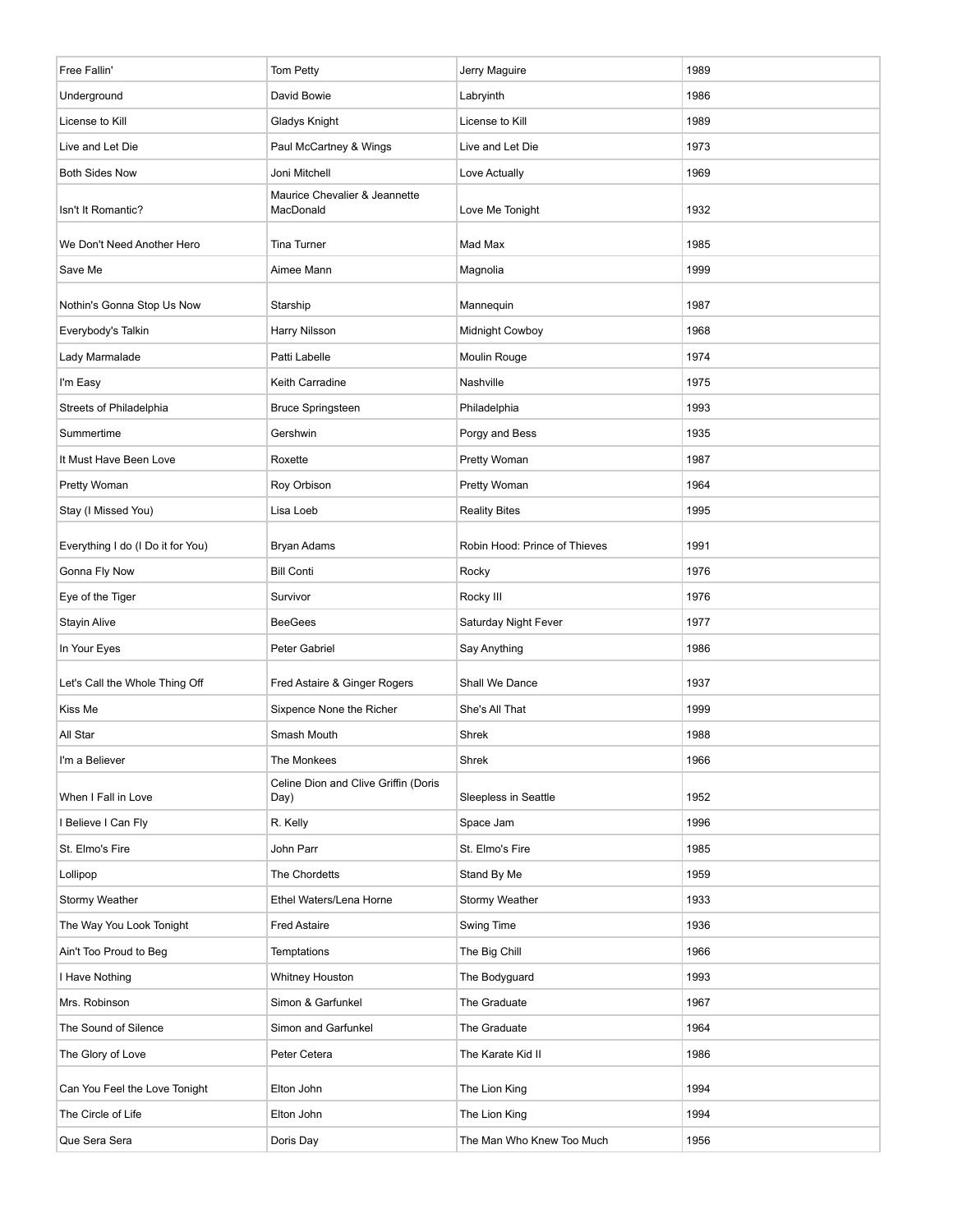| Rainbow Connection                 | Jim Henson                     | The Muppet Movie        | 1979         |
|------------------------------------|--------------------------------|-------------------------|--------------|
| When You Believe                   | Whitney Huston/Mariah Carey    | The Prince of Egypt     | 1998         |
| The Rose                           | <b>Bette Midler</b>            | The Rose                | 1979         |
| The Shadow of Your Smile           | <b>Tony Bennett</b>            | The Sandpiper           | 1965         |
| Nobody Does It Better              | Carly Simon                    | The Spy Who Loved Me    | 1977         |
| The Windmills of Your Mind         | Noel Harrison                  | The Thomas Crown Affair | 1968         |
| The Way We Were                    | <b>Barbra Streisand</b>        | The Way We Were         | 1973         |
| My Heart Will Go On                | Celine Dion                    | <b>Titanic</b>          | 1997         |
| To Sir With Love                   | Lulu                           | To Sir With Love        | 1967         |
| Superstar                          | The Carpenters                 | <b>Tommy Boy</b>        | 1969         |
| Take My Breath Away<br>Danger Zone | <b>Berlin</b><br>Kenny Loggins | Top Gun<br>Top Gun      | 1986<br>1986 |
| Cheek to Cheek                     | <b>Fred Astaire</b>            | Top Hat                 | 1934         |
| You've Got a Friend in Me          | Randy Newman                   | <b>Toy Story</b>        | 1996         |
| Exhale (Shoop Shoop)               | Whitney Houston                | Waiting to Exhale       | 1995         |
| I Just Called to Say I Love You    | Stevie Wonder                  | Woman in Red            | 1984         |
| Rock Me Amadeus                    | Falco                          | Amadeus                 | 1985         |
| La Bamba                           | <b>Ritchie Valens</b>          | La Bamba                | 1958         |
| <b>Eternal Flame</b>               | GoGos                          | American Dad!           | 1988         |
| Let the River Run                  | Carly Simon                    | <b>Working Girl</b>     | 1988         |

## Non-movie songs

| Everybody Wants You         | <b>Billy Squier</b>           | 1982 |
|-----------------------------|-------------------------------|------|
| Fallin'                     | Alicia Keyes                  | 2001 |
| I Will Love Again           | Lara Fabian                   | 2000 |
| Jump                        | <b>KrisKross</b>              | 1992 |
| Born to Fly                 | Sara Evans                    | 2000 |
| A Broken Wing               | <b>Martina McBride</b>        | 1997 |
| Smoke Gets in your Eyes     | The Platters                  | 1959 |
| <b>Walking Along</b>        | The Diamonds                  | 1958 |
| Every Night (I Pray)        | The Chantels                  | 1958 |
| Angel of the Morning        | Merilee Rush                  | 1967 |
| Don't You Just Know It      | <b>Malin Twins</b>            | 1958 |
| I'll Stand By You           | The Pretenders                | 1994 |
| Got To Be Real              | Cheryl Lynn                   | 1978 |
| This is How We Do It        | Montel Jordan                 | 1995 |
| You're All I Need to Get By | Marvin Gaye and Tammi Terrell | 1968 |
| Forever Your Girl           | Paula Abdul                   | 1988 |
| It Don't Mean a Thing       | Ella Fitzgerald               | 1931 |
| Don't Leave Me This Way     | Thelma Houston                | 1976 |
| Come to Me                  | France Joli                   | 1979 |